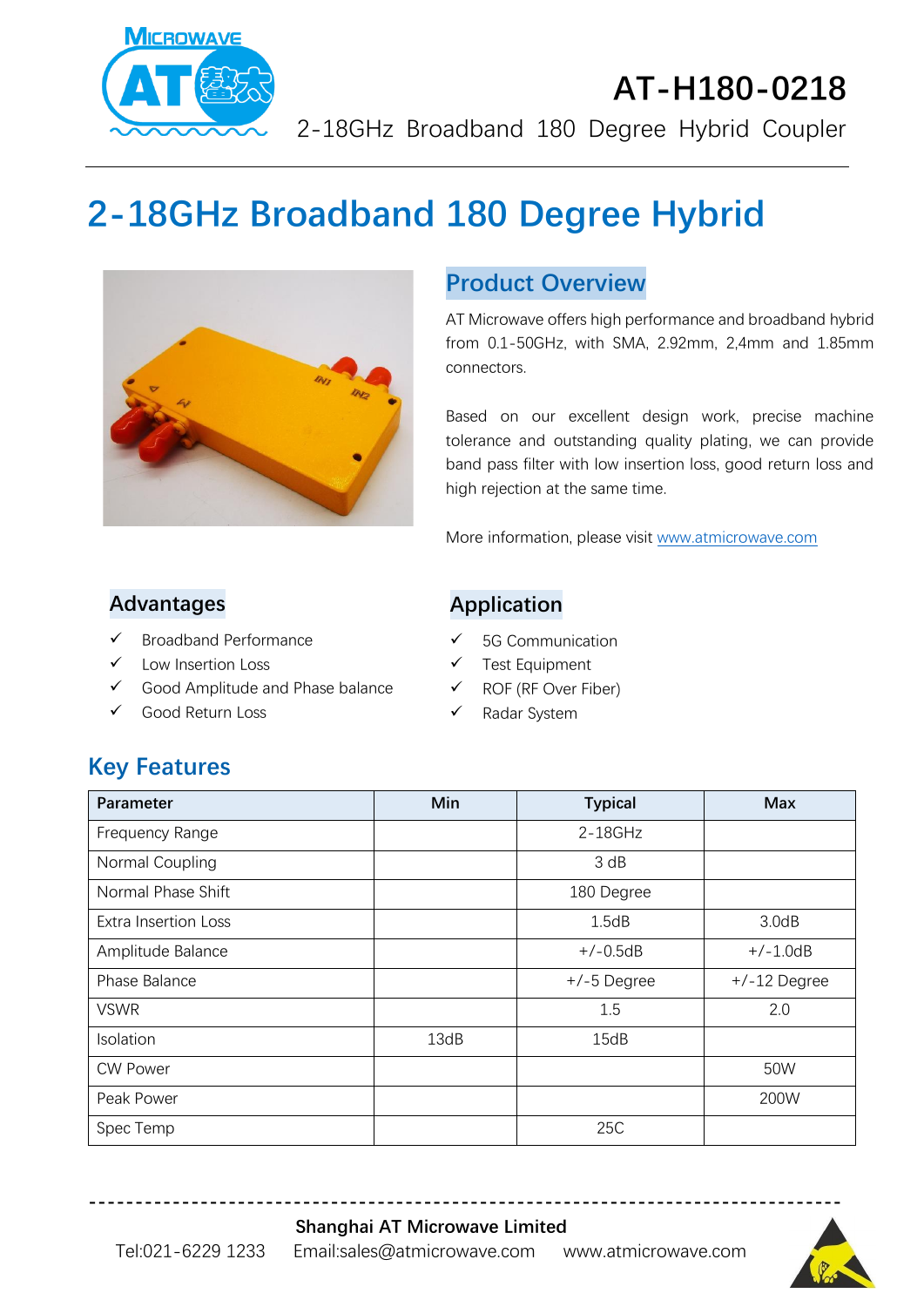

# **AT-H180-0218**

2-18GHz Broadband 180 Degree Hybrid Coupler

#### **Mechanical Information**

| <b>Item</b>   | <b>Description</b> |  |
|---------------|--------------------|--|
| Input Port    | <b>SMA Female</b>  |  |
| Output Port   | <b>SMA Female</b>  |  |
| Case Material | Aluminum           |  |
| Finish        | Painted            |  |
| Weight        | 80 <sub>q</sub>    |  |
| Size:         | See outline        |  |

### **Absolute Maximum Ratings Table**

| Parameter                    | Value            |
|------------------------------|------------------|
| RF Input Power CW            | 50W              |
| <b>Operating Temperature</b> | $-40$ to $+85C$  |
| Storage Temperature          | $-65$ to $+125C$ |

### **Notes:**

- 1. Datasheet may be changed according to update of MMIC, Raw materials , process, and so on.
- 2. This data is only for reference, not for guaranteed specifications.
- 3. Please contact AT Microwave team to make sure you have the most current data.

# **Dimension:** (unit in mm)





#### **Shanghai AT Microwave Limited** Tel:021-6229 1233 Email:sales@atmicrowave.com www.atmicrowave.com